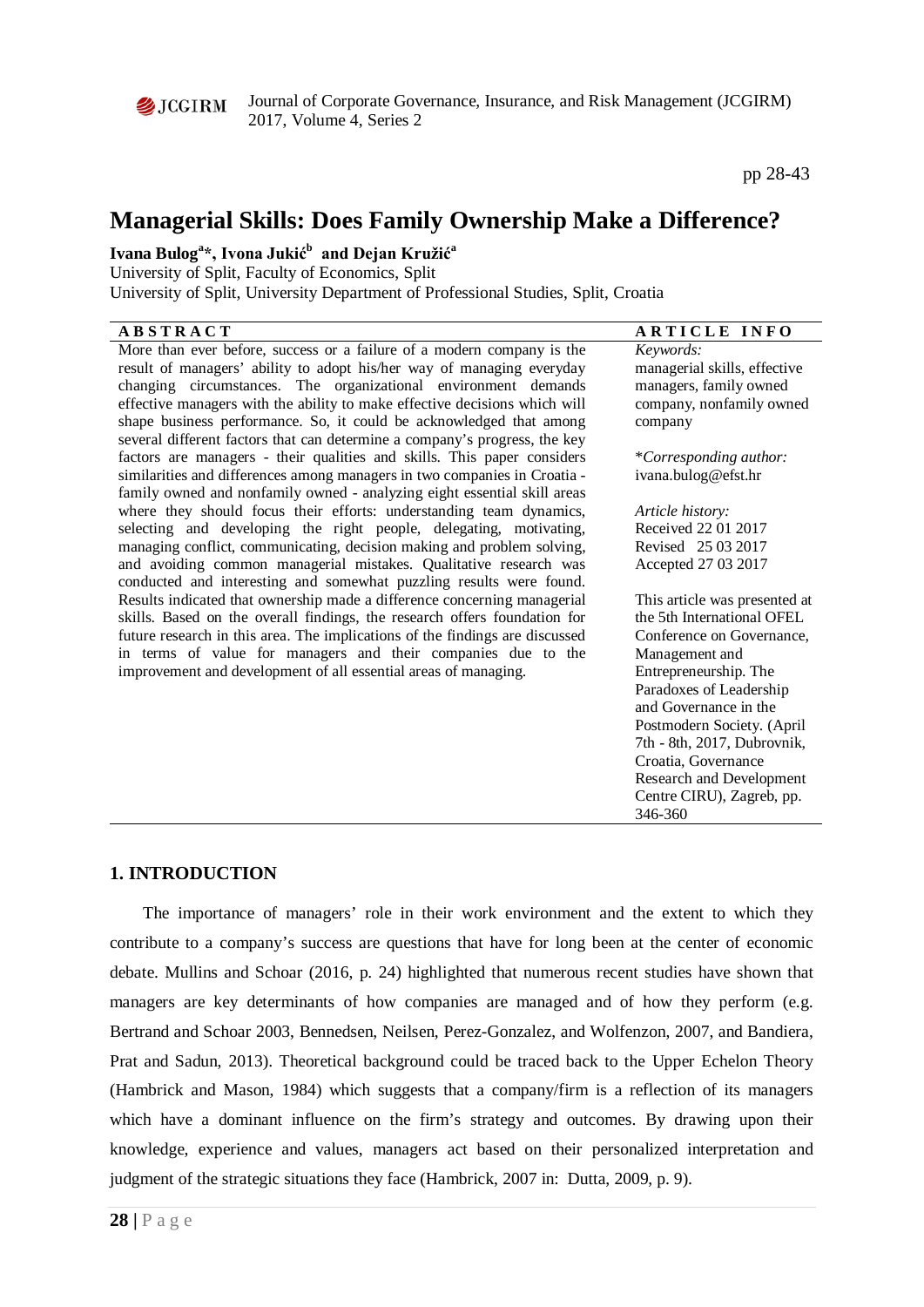As Katz (1974) pointed out knowledge and abilities of managers are more important than their personality and traits. But also knowledge today is not the exclusive determinant of manager success emphasis is on their abilities and skills that can be learned and developed. Each person who considers himself/herself as a manager, regardless of the level of management, should develop, retain, and maintain skills necessary for performing management functions (Bahtijarević-Šiber, Sikavica and Pološki-Vokić, 2008, p. 3).

The fact of how crises in companies occur even in situations when they are successfully expanding is not surprising. This often happens because managers are not capable of running them and developing them further due to lack of necessary knowledge and managerial skills (Papulová and Mokroš, 2007). Namely, today's companies operate in challenging circumstances where situational factors are changing frequently, so, more than ever before, success or a failure of a company is the result of managers' ability to adopt their way of managing to these kinds of environments. In order to have prompt and adequate responses to pressures from all sides, they must have not only the knowledge of how to do something, but also developed skills. Managers' abilities "to understand and describe the economic performance potential of a firm's endowments" (Barney, 1991, p. 117) "rests on the integration of all, or most, of the relevant managerial skills" (Carmeli and Tishler, 2006, p. 10).

Research into managerial skills is not new in the field of economics and management. This topic has long attracted the attention of many researchers. Because of the role that managers have in today's business settings, research interest into managerial skills has increased over the last decade. Among many researchers a consensus could be noticed regarding the notion that managers are a critical and vital resource for company success, because of the significant influence they have over strategic decisions, their implementation and consequently on the company's overall success on the market.

The objective of this paper is to explore similarities and differences among managers in family owned and nonfamily owned companies by analyzing eight essential skill areas where they should focus their efforts: understanding team dynamics, selecting and developing the right people, delegating, motivating, managing conflict, communicating, decision making and problem solving, and avoiding common managerial mistakes. A large number of studies have focused on the differences between a family and a nonfamily company (Mullins and Schoar, 2016, p. 25) considering the size of the company, performance, governance structure, CEO position, leadership style, decision making style, etc. But, to our knowledge, there is no study that has analyzed whether family ownership makes a difference concerning managerial skills. This study aims to undertake a comparison between a family and a nonfamily company in Croatia, hypothesizing that when considering developed managerial skills, ownership does make a difference. This research contributes to the literature on management and leadership as well as on family firms in emerging markets.

## **2. MANAGERIAL SKILLS**

PAGE 29| Journal of Corporate Governance, Insurance, and Risk Management | 2017, VOL. 4, Series. 2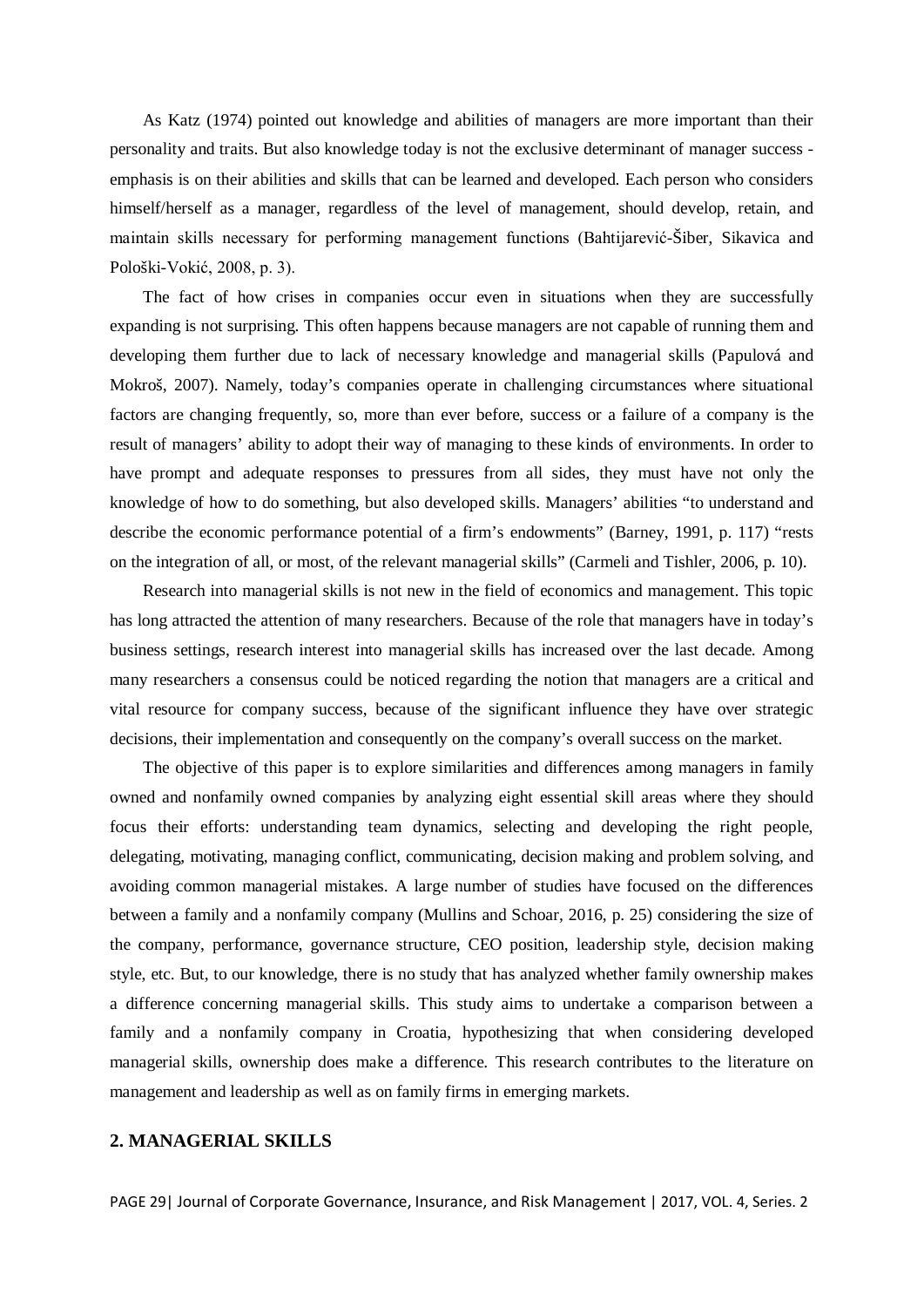Among the several different factors that can determine a company's progress, the key factors are managers - their qualities and skills. In fulfilling their duties managers use managerial skills which can be learned and gained by training (Papulova and Mokroš, 2007, p. 1). According to Yulk (2002, pp. 175-6) the term "skill" refers to the ability to do something in an effective manner (Carmeli and Tishler, 2006, p. 13). Successful and effective managers who are capable of responding proactively to pressure which is a part of their daily business activities, in addition to conceptual knowledge, must know how to behave in a given situation and how to get feedback on the effects of their performance. So, it could be acknowledged that managers require basic skills to establish organizational goals and determine appropriate strategies to achieve these goals (Pansiri and Temtime, 2006, p. 252).

Several researchers have identified skills that effective managers should possess. For example, Katz (1974) identified three types of skills: technical, human and conceptual. His three-skill taxonomy was developed with regard to the skills' importance for successful leadership. Christensen et al. (1978) identified human sensitivity, administrative ability, persuasion, articulation skills, creative skills, intellectual ability, and conceptual ability. His typology was developed with respect to types of leadership (taskmasters, mediators, motivators, personal leaders and architect leaders). Castanias and Helfat (1991) identified generic skills, sector related skills and organization-specific skills considering hierarchy of skills. Mumford et al. (2000) proposed three types of skills: complex problem solving skills, solution construction skills and social judgments skills. Whetten and Cameron (2001) identified ten key management behavioral skills: verbal communication, managing time and stress, managing individual decisions, recognizing, defining, and solving problems, motivating and influencing, delegating, setting goals and articulating a vision, self-awareness, team building and managing conflict. These skills were related to highly effective managers. Further, Yukl (2002) proposed this typology of managerial skills: cognitive complexity, emotional and social intelligence, self-awareness, cultural sensitivity, behavioral flexibility, and the ability to learn from experience and adapt to change. Carmeli and Tishler (2006) proposed nine managerial skills of successful managers: persuasiveness, administrative ability, fluency in speaking, knowledge about group tasks, diplomacy and tact, social skills, creativity, conceptual skills, and cleverness.

Considering the fact that managerial skills are not unique in the sense of their universality, the question is which skills are important today. An effective manager is the one who should have an extensive set of developed skills in all essential areas of managing - from planning and delegation to communication and motivation. These areas of managing become, with the company's growth and progress, more complex and demand more attention. That is why managers, regardless of the type of company, must have specific knowledge and skills to be capable of successfully performing their jobs. Those managerial skills needed to be developed and upgraded over time. In this paper eight essential skill areas where managers should focus their efforts are analyzed:

PAGE 30| Journal of Corporate Governance, Insurance, and Risk Management | 2017, VOL. 4, Series. 2 Understanding team dynamics and encouraging good relationships – Managers must understand how their teams operate. They need to be aware of the diversity regarding their personality, abilities,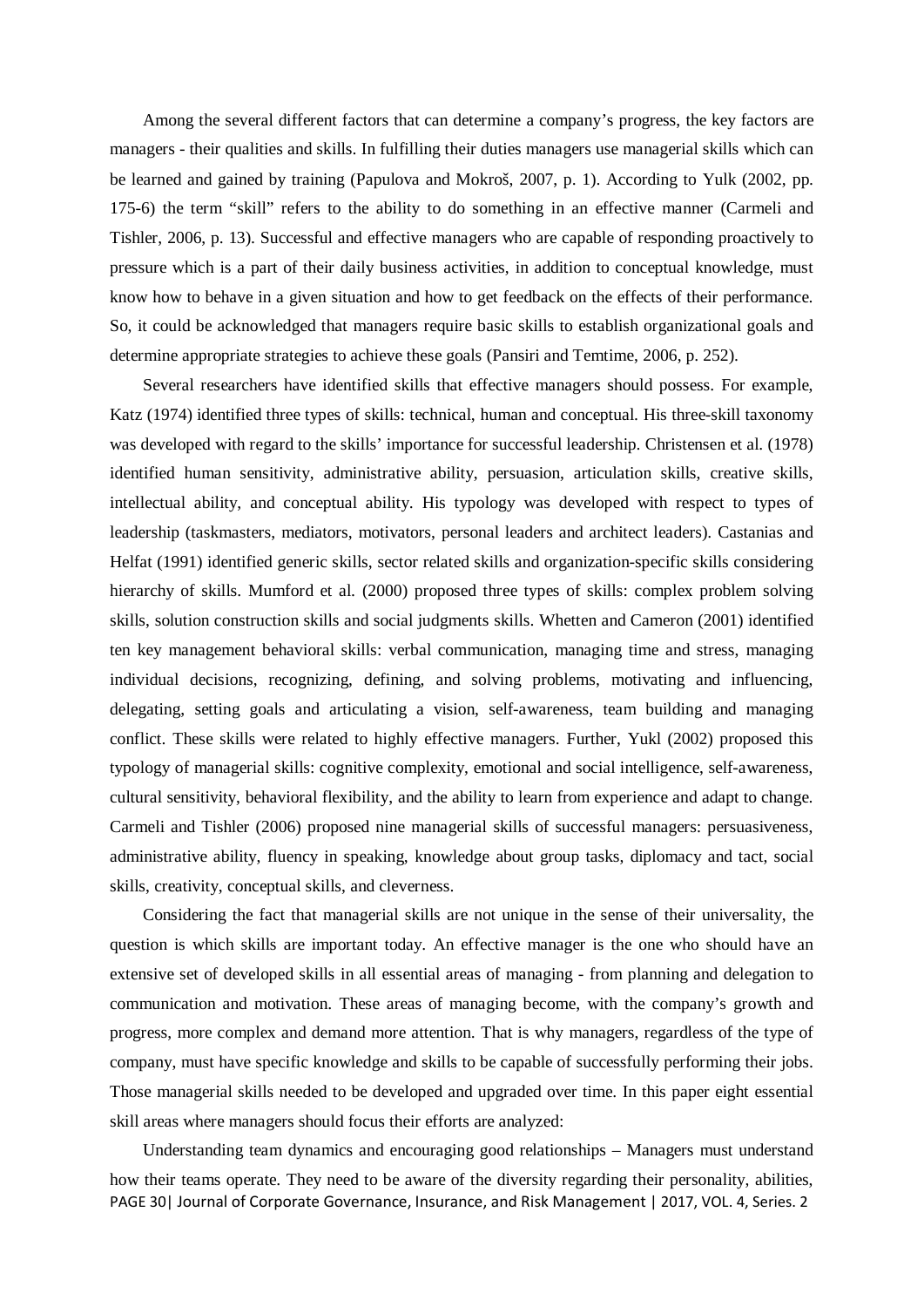skills, and perspectives, and pilot those differences in a positive direction. They should provide encouragement and support in order to help the team to maximize efficiency.

Selecting and developing the right people – Managers must have good recruitment skills, because selecting and developing the right people is a basic requirement for achieving excellent results of the entire company. Nevertheless, a manager's individual success resides in his/her ability to select the right people.

Delegating effectively – Delegating the tasks to the right people and clearly outlining the expectations determine success of the managers themselves and the company overall. Delegation is one of the managerial skills worth improving. It enables managers' progression and multiplies managers' effectiveness. It has a positive effect on motivation and the individual development of employees. Consequently, it has a huge positive impact on the company.

Motivating people – Managers must have developed motivation skills if they want high performance employees who will, through high job satisfaction, interesting and challenging work tasks, achieve valuable and meaningful individual and organizational goals, and thus contribute to the overall business results.

Managing discipline and dealing with conflict - Effectively managing discipline and conflict is very hard job for the manager to do. People are diverse. They have different personalities, viewpoints, abilities which sometimes can escalate to personal and organizational disagreements and conflicts. Managers must discipline the members of the team trying to facilitate a resolution or avoid destructive conflict between employees if they want the company to progress.

Communicating – This is considered as a critical managerial skill. Effective communication skills are essential to company success since the manager must communicate to all stakeholders and since the level of communication effectiveness leads to more or less successful achievement of objectives.

Planning, making decisions and problem solving - Planning, problem solving and decision making are critically important skills for managers because these activities can make a great difference not only to individual managers' careers, but also to the company's position on the market.

Avoiding common managerial mistakes - It is in human nature to make mistakes. While making mistakes a person is learning, because mistakes can provide great learning opportunities. It is imperative to learning how to recognize and avoid common mistakes that managers make. This can help them to become more successful and productive, and consequently, their company can benefit.

#### **3. FAMILY OWNERSHIP**

Family companies have a long tradition and are dominant contributors to the wealth of the world economy. They have been the focus of numerous studies during the last decade due to their capacity to generate employment as well as their essential role in the wealth creation process (Garcia Perez de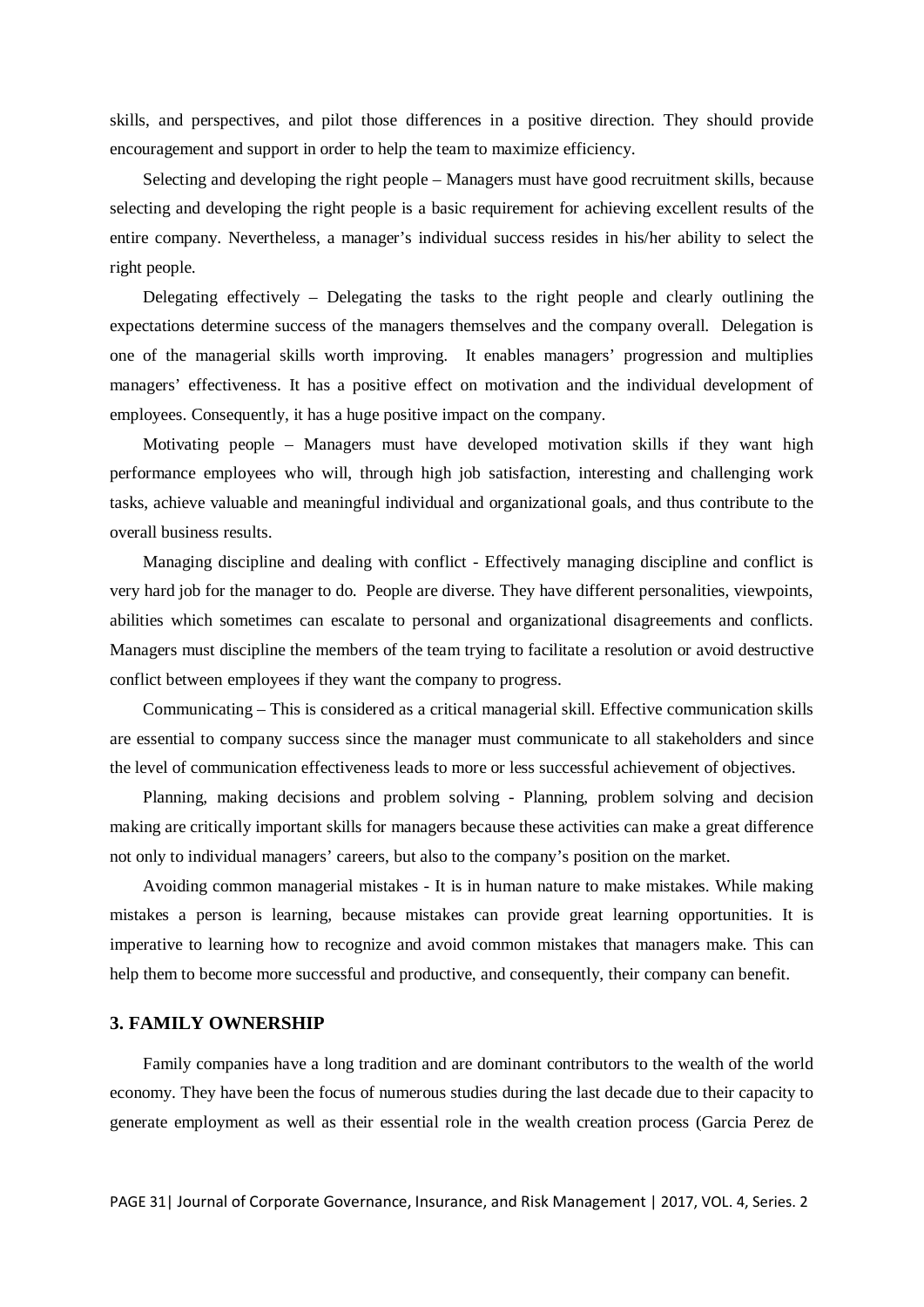Lemac and Durendez, 2007). Estimates put the proportion of family businesses worldwide between 70 and 90 percent (Shanker-Carey and Astrachan, 1996; Colli, 2003).

The family business is considered to be a form of business where control /ownership and management are concentrated within the members of the family (McClendon and Kadis, 2004). The friction between loved ones and business interest is what makes family businesses unique (Carlock and Ward, 2001). It has complex family and business issues to deal with in order to sustain growth. As a consequence, numerous studies have been carried out that attempt to identify and classify all manner of differences between family and nonfamily companies (Smith, 2007; Nauman Khan and Khan, 2011; Stavrou, Kassinis and Filotheou, 2006). Family businesses exist in two social systems: business and familial systems. The family system is characterized by emotional and stressed family relations and loyalty, while the business system is unemotional and contractually based.

Several researchers and observers have claimed that ownership matters and that the economic behavior of companies is influenced by how property rights are allocated and by who their owners are. But, according to Barth, Gulbrandsen and Schone (2005), the issue is not settled. In their research they compared the performance of family-owned versus nonfamily-owned companies in Norway and the results showed that family-owned companies are less productive than nonfamily-owned. That productivity gap is explained by differences in management regimes. They pointed out that familyowned companies managed by a manager from outside the owner family are equally productive as nonfamily-owned companies. However, family-owned companies managed by a person from the owner family, are found to be significantly less productive than nonfamily-owned.

The aim of another study was to test the main differences between private family business and nonfamily business in Spain with regard to management variables such as: strategy, strategic planning, manager's training and professionalism, and financial techniques implementation (Garcia Perez de Lema and Durendez, 2005). On a sample of 456 family companies and 183 nonfamily companies, the authors concluded that the strategic orientation adopted by family companies to compete in markets is similar to that followed by nonfamily companies. However, when they analyzed the way family companies make use of different competitiveness factors they have found some weaknesses that they need to correct. Family companies devote fewer resources to training, they attach less importance to education as a competitiveness factor, and they have a smaller proportion of managers with a university degree. Authors also found that family companies give less importance to the improvement of detailed and rigorous management planning in comparison with nonfamily companies.

PAGE 32| Journal of Corporate Governance, Insurance, and Risk Management | 2017, VOL. 4, Series. 2 Further, Nauman Khan and Khan (2011), researchers from Pakistan, tried to distinguish family run companies from nonfamily run companies by comparing their performances on a sample of 100 firms (50 family and 50 nonfamily) over a period of five years. Their most fundamental aim was to determine whether the type of ownership has any effect on the company value. Their results clearly reflected that nonfamily companies are better than family ones and they outperformed family companies with every performance variable that was included in research. Family companies, it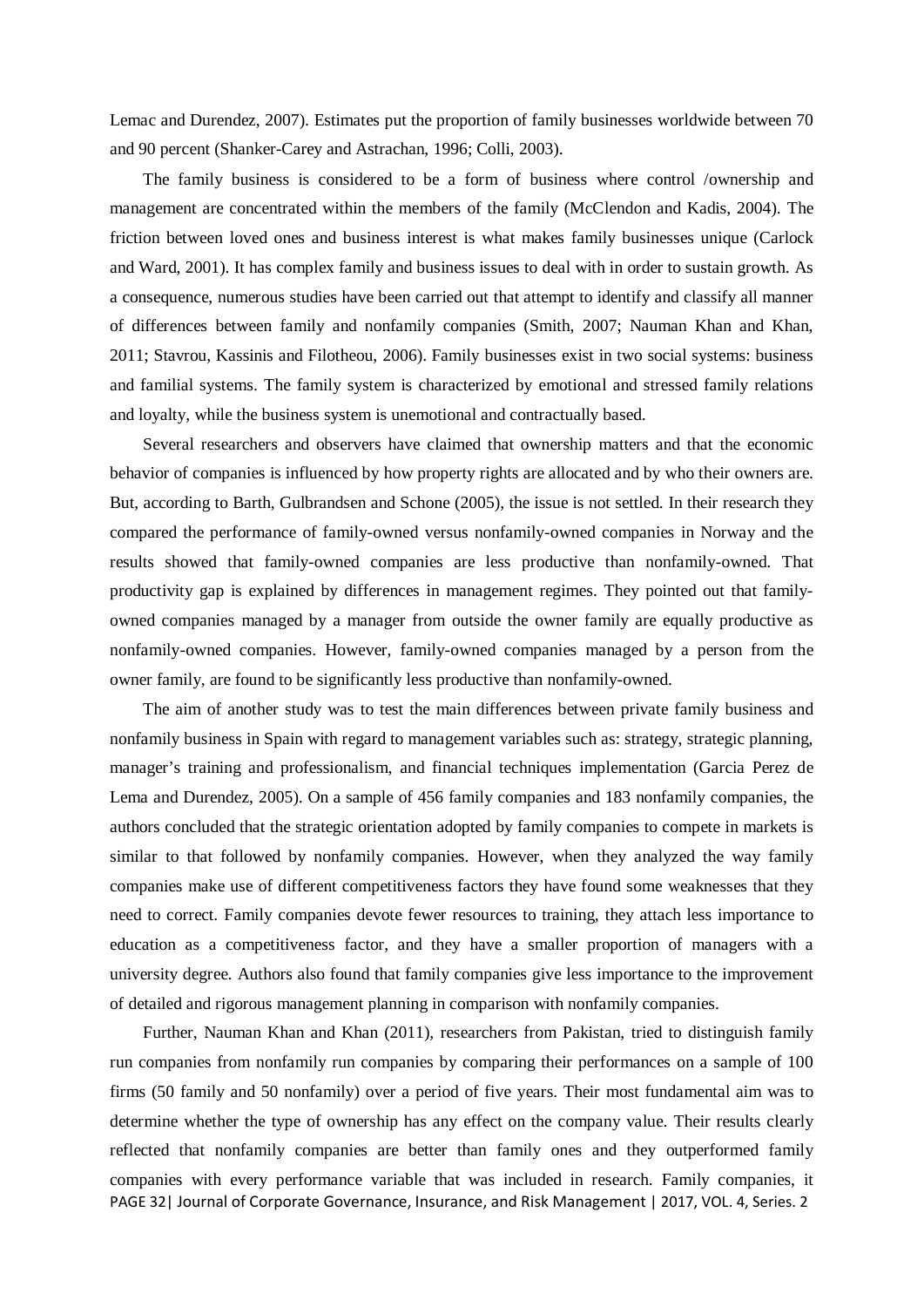seems, are more prone to indulge in private benefit extractions at the expense of minority shareholders.

It is obvious that the curiosity surrounding the relationship between family control and ownership and company performance has attracted much research around the globe. There are also positive results relating to the family effect on company performance. For example, Mishra, Randhoy and Jensen (2001) came up with a positive analysis of family companies while doing their research in Norway, so did Barontini and Caprio (2006) who also found a positive relationship between family control and company performance in Italy(e. g. Anderson and Reeb, 2003;SraerandThesmar, 2006;Favero, Giglio, Honoratiand Panunzi, 2006). In other words, previous results and literature are mixed with both types of results: some say that family run companies perform better while others are of the opinion that the presence of family destroys the company's value.

In spite of family businesses' worldwide importance, the literature relating to family businesses issues is not proliferous, and in Croatia it is still at the emergence stage. The lack of knowledge about family businesses is also evident during the everyday contacts with entrepreneurs, owners and/or family business managers, who try to maintain family businesses in a successful way and for which management and conduction of family businesses is one of the most challenging tasks (Kružić, Pavić, Šustić, 2008). Nevertheless, results to date have been mixed and conflicting, and despite the numerous empirical studies, doubts remain as to whether family ownership and family management are good or bad for business (Miller, Minichilli and Corbetta, 2013).

To contribute to general research in comparing family and nonfamily business and to the so far limited literature that has examined this topic in Croatia, the authors of this paper, as mentioned earlier, tried to explore the similarities and differences among managers in family owned and nonfamily owned companies by analyzing the main skill areas where they need to focus their efforts and have gained some very interesting results which will be discussed in the following chapters.

## **4. METHODOLOGY**

In an attempt to give an adequate answer to the research question and to provide the reader with an in-depth understanding of managerial skills in two different companies in a Croatia, authors decided to use the qualitative case study research method. The units of analysis were two different companies: family owned and nonfamily owned. Family owned was a Limited Liability Company, with 100% private (family) ownership. The other one was a Joint Stock Company, majority owned by two private companies. The reason for choosing these two companies in particular are the following: they both had survived the crisis period and continued to successfully operate in a turbulent and politically unstable environment. Furthermore, both companies were in the category of large enterprises (the number of employees was the main criterion used in defining large enterprises - they had about 500 employees); they were both representative of the economic activity they performed and

PAGE 33| Journal of Corporate Governance, Insurance, and Risk Management | 2017, VOL. 4, Series. 2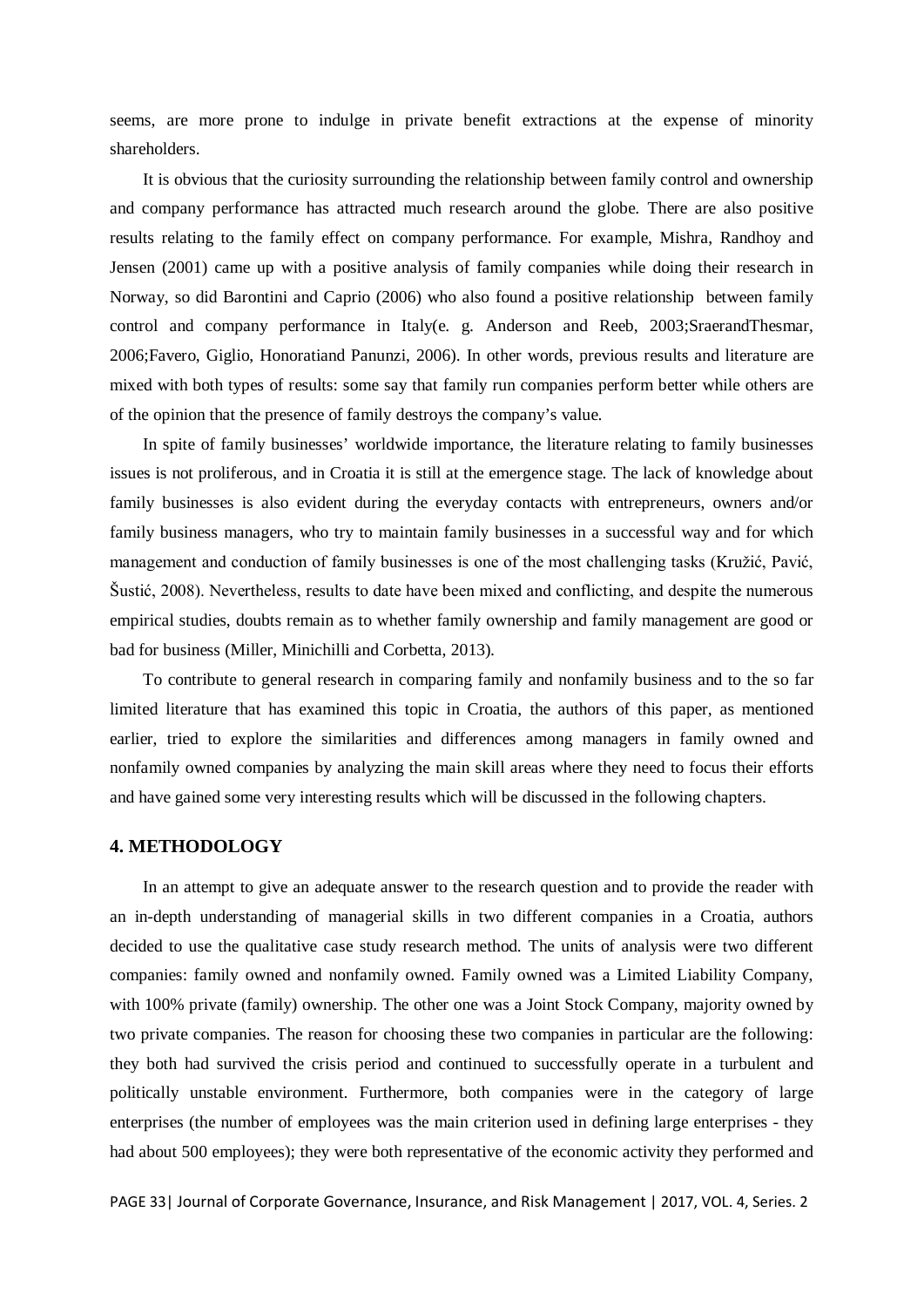of their importance in the national service structure. Furthermore, both had earned an enviable reputation for their economic activities, for meeting high standards in performing various tasks, for their orientation towards international markets, for high and continuous revenues and for their contribution to increasing employment in their region.

Since the analysis was aimed at defining similarities and differences among managers in the aforementioned companies, the case study method was used. The case study method is used in cases that require profound understanding of the research subject, since its results provide the answers to the following questions: *why*? and *how*? (Yin, 2003). In contrast, the questions *what*?, *who*? and *when*? usually refer to the so-called sample method. The case study method is extremely useful in terms of challenging and redefining existing theoretical frameworks and offering scope for new hypotheses (Saunders, Lewis & Thornhill, 2003). This method is aimed at expanding the existing theoretical frameworks. In other words, the ultimate result of the method is analytical, not statistical, generalization.

Qualitative research was carried out using the in-depth interview method (interviews with the managers of the analyzed business entities). In order to carry out a thorough analysis of the business entity, a structured questionnaire was also used in the research. Preparations for the analysis of the business entity also included internal documentation analysis. The audio scripts also proved invaluable for the analysis. The aforementioned structured questionnaire was used in the course of the interviews as the research instrument.

The questionnaire was structured in two parts and it was used as the main research instrument. Its first part was focused on the basic information about the managers and the second part contained questions concerning managerial skills. The first part of the questionnaire included demographic questions of the respondents such as age, gender, education level, years of experience, position on managerial pyramid in order to see the clearer picture of managers in these companies. In the second part the questions were focused on eight essential skill areas: understanding team dynamics, selecting and developing the right people, delegating, motivating, managing conflict, communicating, decision making and problem solving, and avoiding common managerial mistakes.

Namely, after the questionnaires were gathered in order to have a clearer understanding of managerial skills, face to face interviews were done with all managers in both companies. Actually, the questions during interviews were similar to those in the questionnaire in order to get as much valid data as possible and to make some judgments, recommendations with more certainty, so as to gain a clearer and more realistic picture of managerial skills in these companies.

PAGE 34| Journal of Corporate Governance, Insurance, and Risk Management | 2017, VOL. 4, Series. 2 A total of 15 managers participated in the research. They filled out the questionnaire in the required manner and participated in interview process. They were informed about the scopes and benefits that the research will produce for them and their company. They were all very interested in the research subject and provided detailed answers to our queries. In order to perform statistical analyses, data obtained with questionnaires were collated and processed using the SPSS 23.0 and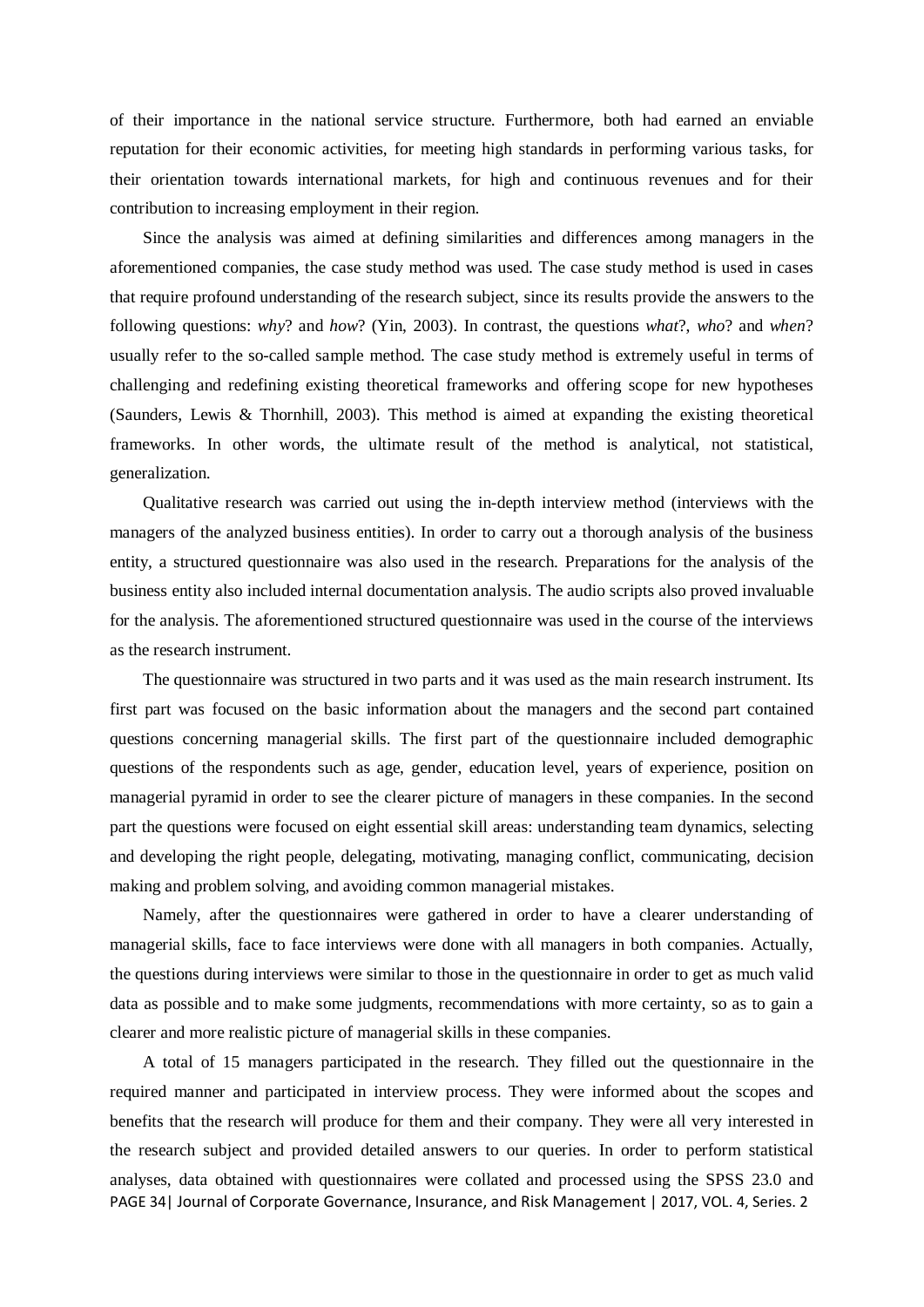Microsoft Excel software, accompanied by Microsoft Visio, aimed at results' presentation. In this sense, the demographic characteristics of the research sample are shown in Figure 1.



Figure 1: Demographic characteristics of the research sample

As presented in Figure 1 among three basic demographic characteristics in two analyzed companies, similarities cannot be found. Namely, family managers are younger and, surprisingly, are mainly female compared with nonfamily managers. Also, interesting but expected, nonfamily managers have a higher level of formal education. It is often the case that family members attain informal education through mentoring which substitute formal education that refers to high school and higher education degree.

#### **5. FINDINGS**

The obtained data from the questionnaires and interviews after conducting all analyses offered interesting results and insights. In the following text, only the most important results were presented. Once managers filled out the questionnaires, detailed face-to-face interviews were conducted. Table 1 and 2 present relevant findings that were obtained through interviews where we got managers' opinions about the need for each skill in their present job and through questionnaires where we obtained the real situation (managers' perceptions) of the degree to which each skill was developed. Namely, managers in both companies were asked to evaluate to what extent they possessed eight managerial skills. Statements were on a five-point scale ranging from 1= not at all, to 5= very often. Managers were asked to answer the questions from the current position to the current state, meaning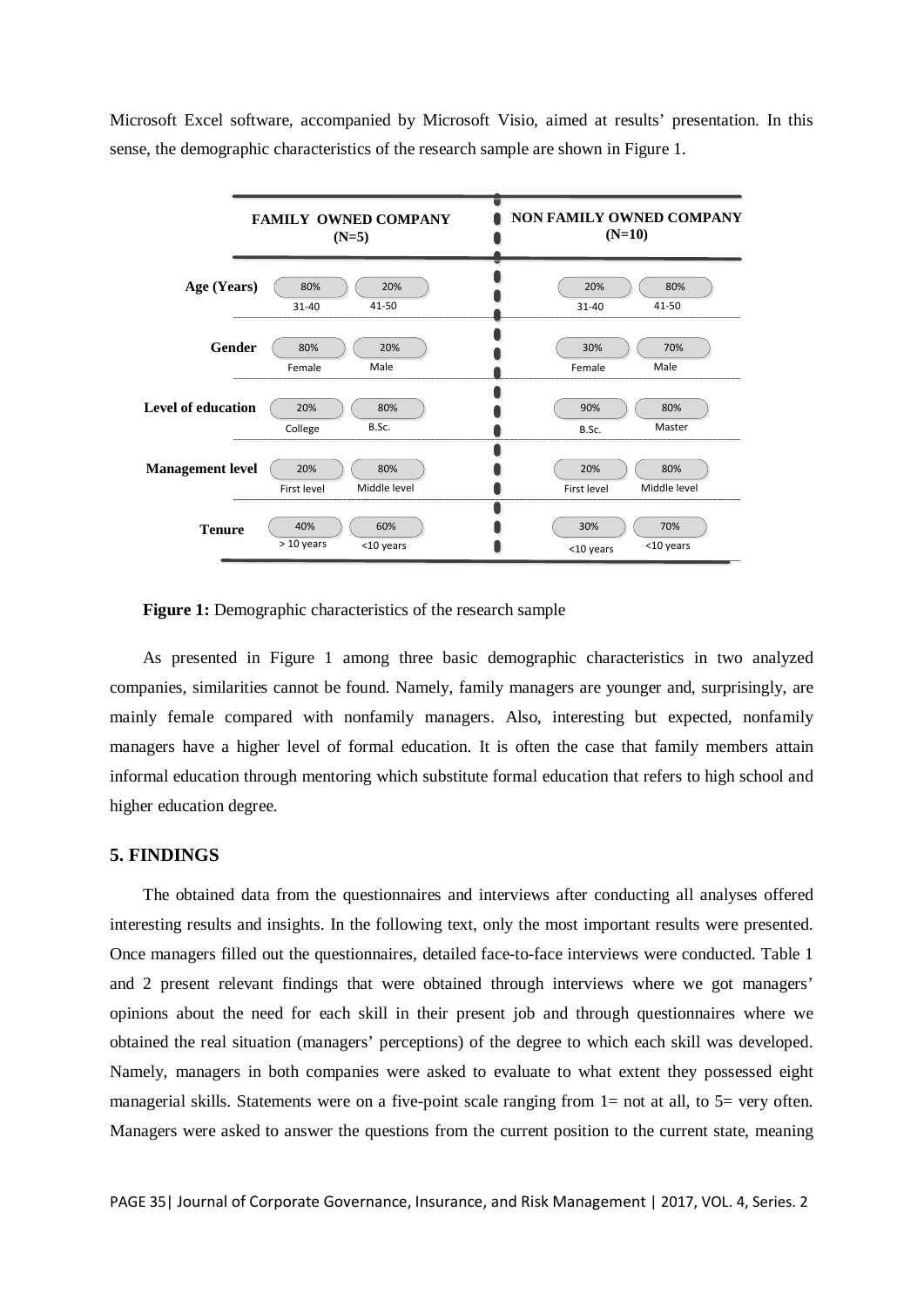that for each statement they chose the answer that best described him/her. There were  $2 - 3$ questions/statements for each managerial skill category.

Table 1 considers results for family owned company, while Table 2 for nonfamily owned company. It shows that the majority of family business managers indicated that all eight skill categories were very important for business success. It showed that an effective manager required a wide range of skills, and that each of these skills complemented the others. As it can be seen from the table, the most developed skill areas were: communication, decision making, team building, and human resource development. Areas in which managers should focus their attention and work harder were: delegation and avoiding mistakes. However, if properly done, delegation successfully contributes to the increased responsibility and prevents managers from being drowned into routine activities and focused on the most critical issues. Skilled managers can tap employee strength by proper delegation of tasks (Pansiri and Temtime, 2006).

| Index            | Managerial Skills                    | Needed skills | Developed skills |  |  |
|------------------|--------------------------------------|---------------|------------------|--|--|
| S <sub>1</sub>   | Understanding team dynamics and      | 5             | 4.8              |  |  |
|                  | encouraging good relationships       |               |                  |  |  |
| S <sub>2</sub>   | Selecting and developing the right   | 4.8           | 4.8              |  |  |
|                  | people                               |               |                  |  |  |
| S <sub>3</sub>   | Delegating effectively               | 4.8           | 3.4              |  |  |
| S <sub>4</sub>   | Motivating people                    | 5             | $\overline{4}$   |  |  |
| S <sub>5</sub>   | Managing discipline and dealing with | 4.5           | $\overline{4}$   |  |  |
|                  | conflict                             |               |                  |  |  |
| S <sub>6</sub>   | Communicating                        | 5             | 5                |  |  |
| S7               | Planning, making decisions, and      | 4.8           | 4.6              |  |  |
|                  | problem solving                      |               |                  |  |  |
| S <sub>8</sub>   | Avoiding common managerial           | 4.4           | 3.4              |  |  |
|                  | mistakes                             |               |                  |  |  |
| Source: Research |                                      |               |                  |  |  |

**Table 1:** Needed and currently developed managerial skills in family owned company

Line chart below (Chart 1) presents a graphical representation of data in Table 1. In this twodimensional scatter plot of ordered observations where the observations are connected following their order, clear differences could be seen between managers' perception of the extent to which skills should be developed in their workplace and the extent to which these skills were actually developed.

**Chart 1:** Needed and currently developed managerial skills in family owned company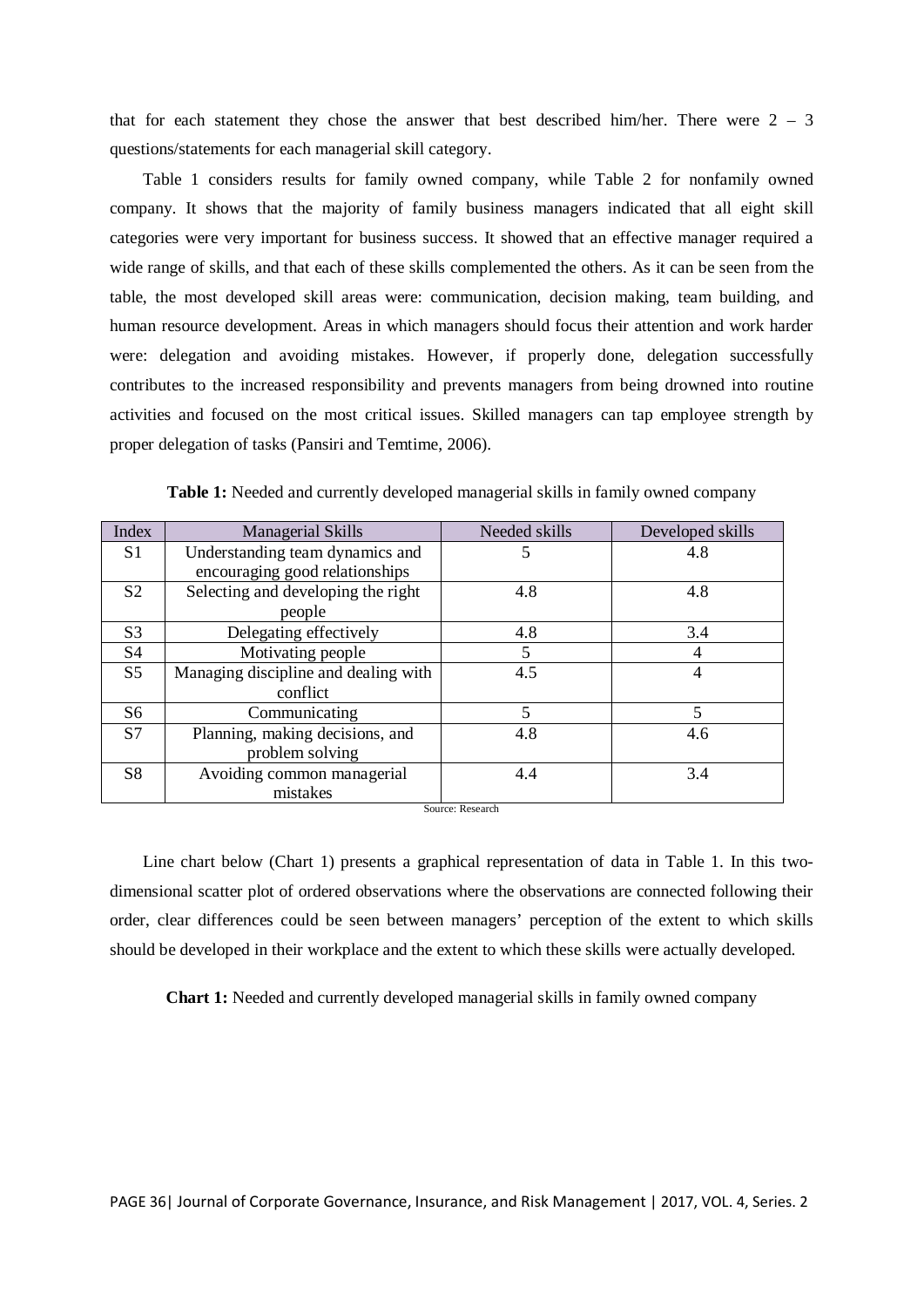



Considering the real situation in the company, their goal should be to develop and improve all skills on an ongoing basis as they meet new business challenges. This will lead to the efficient and effective accomplishment of the company's objectives.

In the light of the main research question, and curious about the impact of ownership, we further analyzed the responses of nonfamily business managers following the same procedure as in a family company. There were no response differences considering managers' perception about needed stage of development for each skill area. With close to approximately 100% in both companies, managers indicated that all skill areas were of great importance for overall business success. As for nonfamily managers and situation in which they were, regarding possession of each managerial skill, they were in a slightly worse position compared to the family manager. Namely, the average points show that motivation, decision making, and conflict management were the most developed skill areas, while delegation and avoiding mistakes are the less developed. It is interesting to note that these two skill areas were also the least developed in the family company. The difference was the one that in a family company these two skill areas were at the higher level of development (see Chart 3).

| Index          | <b>Skills</b>                        | Needed skills | Developed skills |
|----------------|--------------------------------------|---------------|------------------|
| S <sub>1</sub> | Understanding team dynamics and      | 4.4           | 3.3              |
|                | encouraging good relationships       |               |                  |
| S <sub>2</sub> | Selecting and developing the right   | 4.4           | 3.7              |
|                | people                               |               |                  |
| S <sub>3</sub> | Delegating effectively               |               | 2.6              |
| S4             | Motivating people                    | 4.8           | 4.0              |
| S <sub>5</sub> | Managing discipline and dealing with | 4.8           | 4.4              |
|                | conflict                             |               |                  |
| S <sub>6</sub> | Communicating                        |               | 3.6              |
| S7             | Planning, making decisions, and      |               | 4.2              |

**Table 2:** Needed and currently developed managerial skills in nonfamily owned company

PAGE 37| Journal of Corporate Governance, Insurance, and Risk Management | 2017, VOL. 4, Series. 2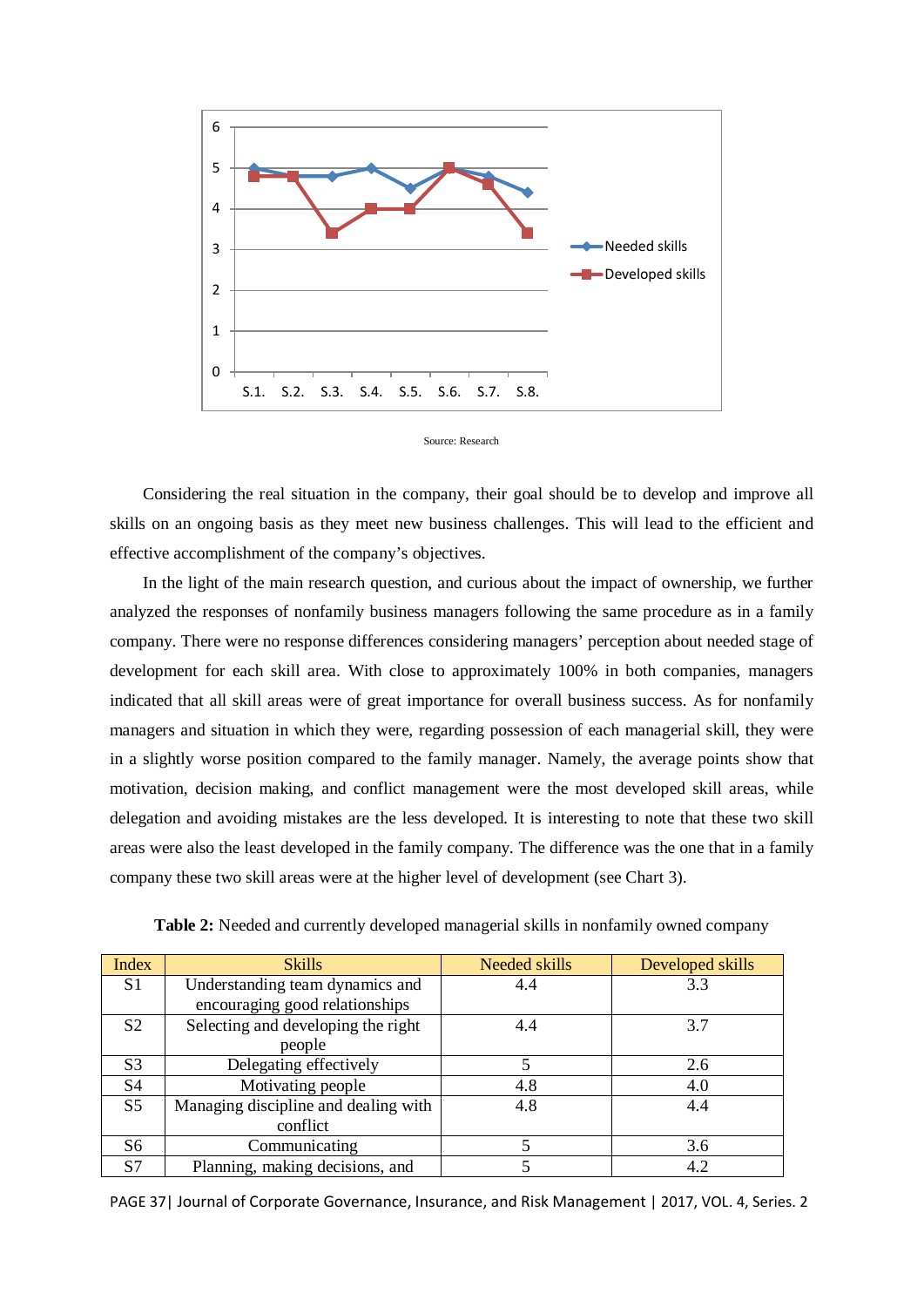|                  | problem solving                        |  |              |  |
|------------------|----------------------------------------|--|--------------|--|
| S8               | Avoiding common managerial<br>mistakes |  | <u>، ، ،</u> |  |
| Source: Research |                                        |  |              |  |

Again, the chart below gives a clear picture of the obvious differences between managers' attitudes about needed skills and the real situation regarding its development. When it concerned the nonfamily company this difference was even greater.





Source: Research

An additional analysis was obtained to show the exact degree of deviation regarding the extent to which the company's managers possessed eight managerial skills. As already mentioned, a difference was found, which Chart 3 clearly shows. A graph actually reinforces what was described in previous tables: family business managers were closer to the desired state regarding the extent of development of managerial skills, when compared with nonfamily business managers. Therefore, it may be argued that there was a difference regarding managerial skills among managers in the two companies in the Croatia - family owned and nonfamily owned and that family ownership did make a difference.

**Chart 3:** Deviation between needed and developed managerial skills in family and nonfamily owned company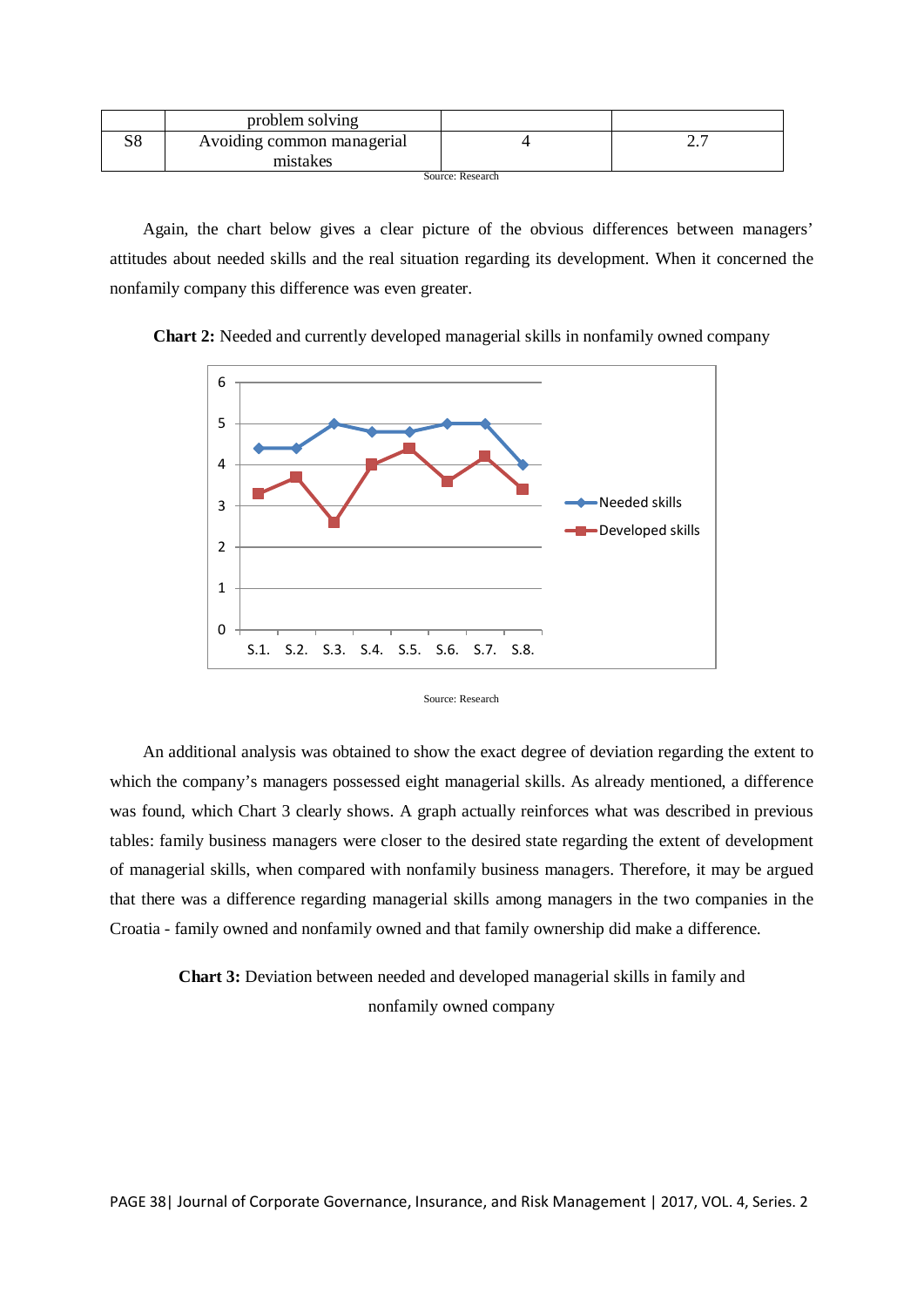

Source: Research

The overall picture of managerial effectiveness is presented with Figure 2.



**Figure 2:** Managerial effectiveness - comparison of possible and actual state

PAGE 39| Journal of Corporate Governance, Insurance, and Risk Management | 2017, VOL. 4, Series. 2 It could be stated that managers in a family own company were more effective compared with managers in a nonfamily company. The values for each essential skill area were greater when a family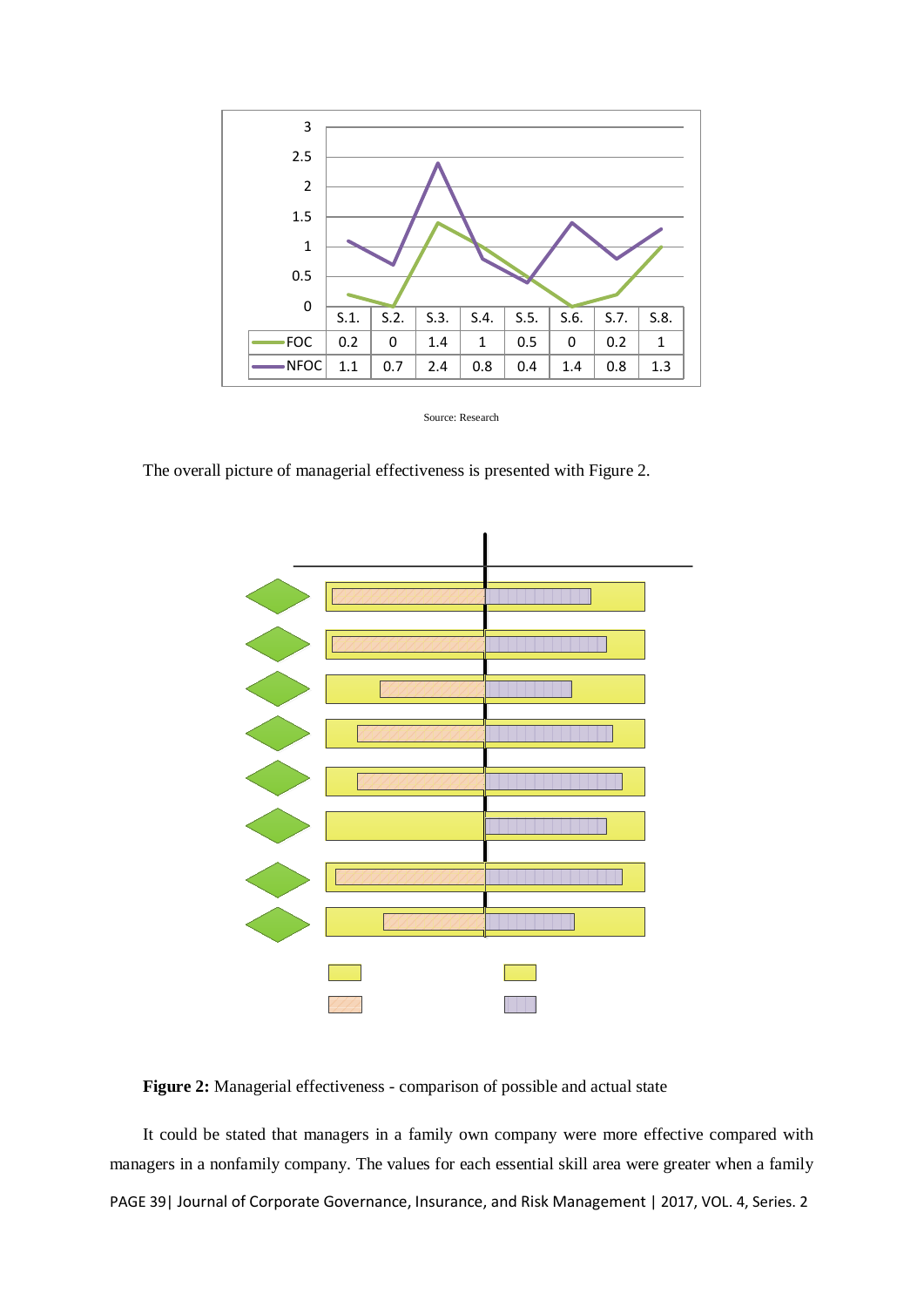company was considered. In the four skill areas they reached close enough or completely the maximum value (Max=5). Perhaps, the answer to the question - why is this so – could be attributed to the fact that managers in the family company were mainly female. As can be seen from the figure, the largest minimum value was noticeable in the nonfamily company - so, it could be concluded that managers in a nonfamily company should focus more efforts on the development of their managerial skills. Those eight managerial skill areas could be some of the key skills needed. With further improvement of those skills managers can become more effective which in turn can have a major impact on individual and organizational performances. Therefore, great emphasis should be on managerial skills enhancement.

### **6. CONCLUSIONS**

This study provided an insight into similarities and differences among managers in a family owned and a nonfamily owned company considering eight essential skill areas where they should focus their efforts: understanding team dynamics, selecting and developing the right people, delegating, motivating, managing conflict, communicating, decision making and problem solving, and avoiding common managerial mistakes. The interview results showed that the majority of managers in both companies indicated that all eight skill categories were very important for business success. They all pointed out that an effective manager requires this range of skills, and that each of these skills complements the others.

Compared with the questionnaire results of the current stage of each skill development, some interesting differences were found. Where family business managers were concerned, the most developed skill areas were: communication, decision making, team building and human resource development. Areas in which family business managers should focus their attention and work harder are: delegation and avoiding mistakes. Interestingly, the same situation was found with nonfamily managers when considering the less developed skills. The difference is that in the family company, these two skill areas are at the higher level of development.

Also, in addition, the results showed that family business managers are more close to the desired state regarding the extent of development of managerial skills, when compared with nonfamily business managers. Therefore, results suggest that there is a difference regarding managerial skills among managers between the two companies in Croatia - family owned and nonfamily owned and that family ownership does make a difference. Furthermore, findings showed that managers in the family owned company are much more effective compared with managers in the nonfamily company. The values for each essential skill area are greater when family company is considered. Since family companies differ from other type of companies because they are owned and/or controlled by families, these differences are not surprising.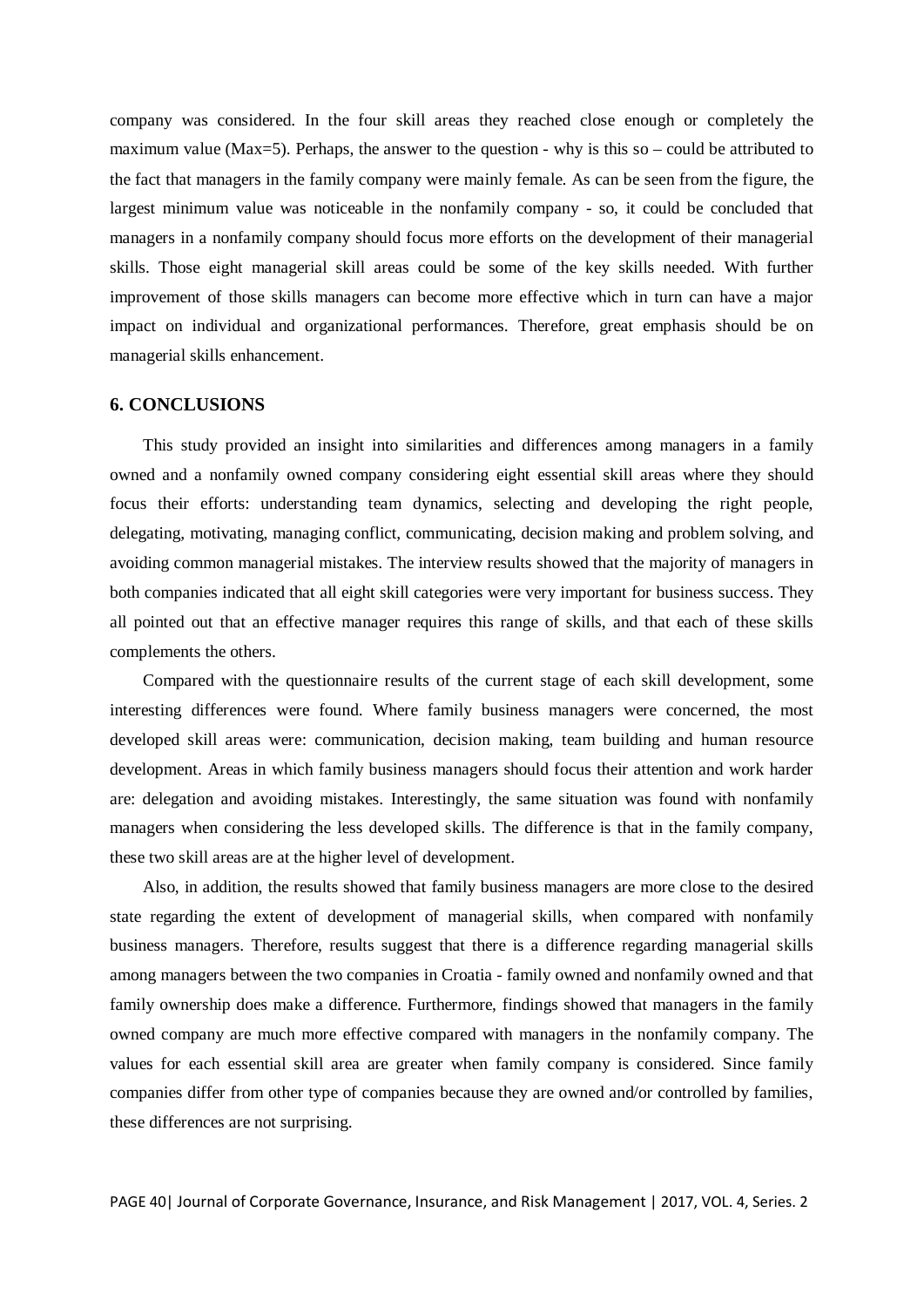Overall, it can be concluded that success or a failure of company, regardless of the ownership structure, is frequently dependent on the capabilities and competency of managers in directing a company to compete on the market. Companies need to grow and develop to survive in the current environment. This requires mastering many types of managerial skills. Different types of research revealed that for successful job performance, managers are required to possess and nurture specific knowledge, skills and abilities. As mentioned in the paper, managerial skills can be learned and gained by training. Therefore managerial skill training is an important part of managers' education.

Limitations of this study and suggestions for future research are closely linked. Indeed, future research may reduce the limitations. There is no doubt that these research results produce new questions. More research needs to be done to resolve these questions, but we have the foundations. This research can be upgraded into several directions in order to get a more detailed and complete picture about managerial skill development in Croatia in companies of any kind. Future research in this area would benefit from studies aimed at increasing the sample to achieve more easily generalization of the research conclusions. It would be beneficial to make a comparison between public and private, commercial and non-commercial, and manufacturing versus service companies. The importance of managerial skills should also be discussed in relation to the external environment, as well as the size and age of the organization.

### **REFERENCES**

Anderson R, Reeb D. 2003. Founding-family ownership and firm performance: Evidence from S&P 500. The Journal of Finance, 58: 1301-1328.

Bahtijarević –Šiber F, Sikavica P, PološkiVokić N. 2008.Suvremenimenadžment-vještine, sustavi i izazovi, Školska knjiga: Zagreb

Bandiera O, Prat A, Sadun R. 2013.Managingthefamily firm: evidence from CEOsatwork.NBERWorkingPaperNo.19722.

Barney JB. 1991. Firm resources and sustained competitive advantage. Journal of management, 17(1): 99-120.

Barontini R, Caprio L. 2006. The effect of family control on firm Value and performance: evidence from continental Europe, European Financial Management, 12(5): 689-723.

Barth E, Gulbrandsen T, Schøne P. 2005. Family ownership and productivity: the role of ownermanagement. Journal of Corporate Finance, 11: 107-127.

Bennedsen M, Nielsen KM, Perez-Gonzalez F, Wolfenzon D. 2007.Inside the Family Firm: The Role of Families in Succession Decisions and Performance. Quarterly Journal of Economics, 122: 647-691.

Bertnard M, Schoar A. 2003. Managing with style: the effects of managers on firm policies. Quarterly Journal of Economics, 118: 116-126.

Carlock R, Ward J. 2001. Strategic Planning for the Family Business, Parallel Planning to Unify the Family and Business. Palgrave. New York.

PAGE 41| Journal of Corporate Governance, Insurance, and Risk Management | 2017, VOL. 4, Series. 2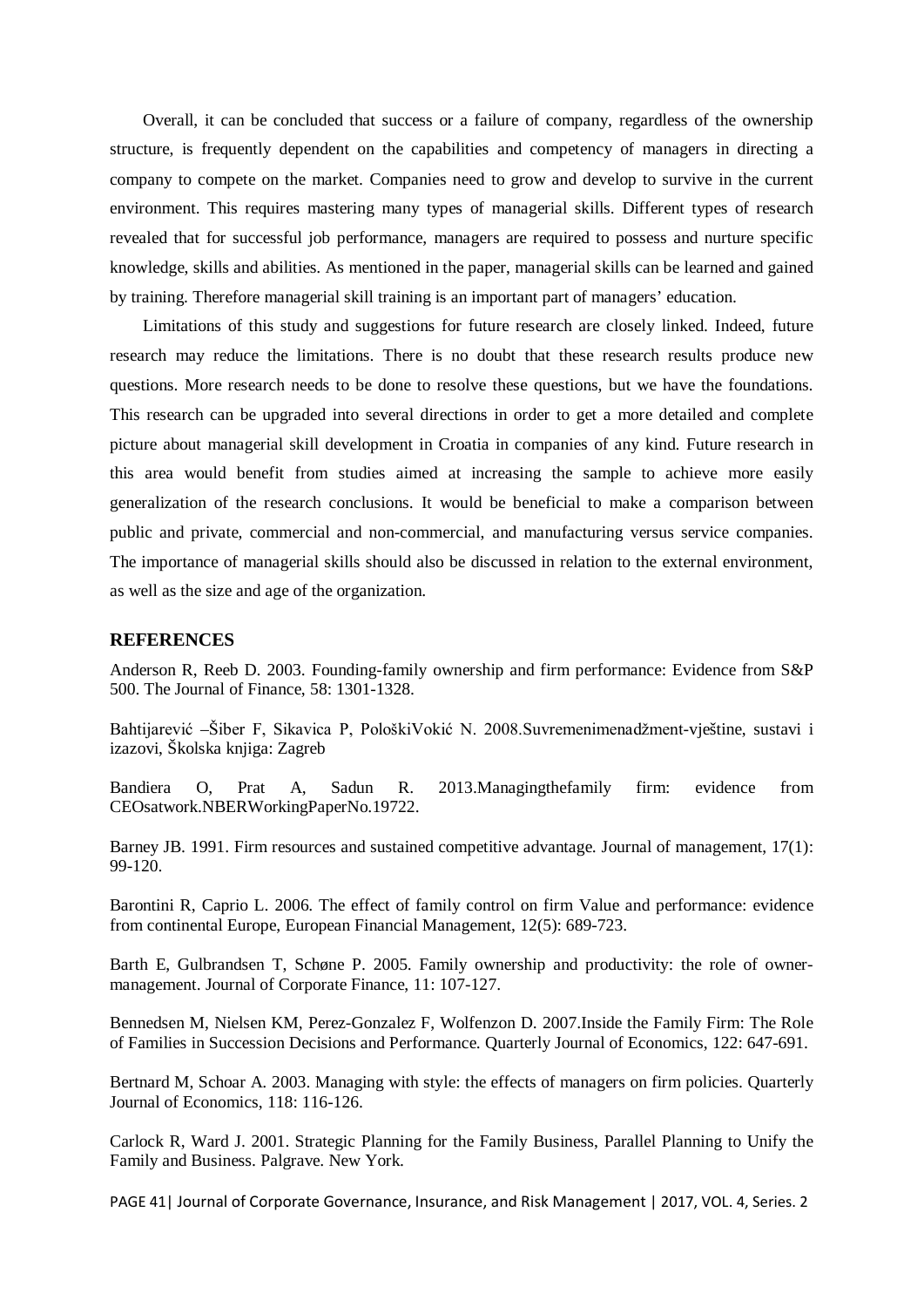Carmeli A, Tishler A. 2006. The relative importance of the top management teams managerial skills. International Journal of Manpower, 27(1): 9-36.

Castanias R P, Helfat C E. 1991. Managerial resources and rents. Journal of Management, 17(1): 155  $-171.$ 

Christensen CR, Andrews KR, Bower JL. 1978. Business Policy: Test And Cases, 4th ed. Richard D. Irwin, Inc, Homewood, IL.

Colli A. 2003. The History of Family Business, 1850-2000. Cambridge University Press: Cambridge.

Dutta KD. 2009. Path Dependence, VRIN Resource Endowments, and Managers: TowardsanIntegrationofResource-BasedTheoryandUpperEchelonsTheory, Working Paper submitted to Summer School on Self-Reinforcing Processes in Organizations, Networks and Markets at Freie Universität, Berlin, July 13 – 17

Favero CA, Giglio S, Honorati M, Panunzi F. 2006. The performance of Italian family firms, ECGI-Finance Working Paper No. 127/2006.

.

.

García Pérez de Lema D, Duréndez A. 2007. Managerial behaviour of small and medium sized family businesses: an empirical study. International Journal of Entrepreneurial Behavior & Research, 13(3):  $151 - 172.$ 

Hambrick D, Mason P. 1984. Upper echelons: the organization as a reflection of its top managers. Academy of Management Review, 9(2): 193-206.

Katz R L. 1974. Skills of an Effective Administrator, Hardward Business Review, 52: 90-102.

Kružić D, Pavić I, Šustić I. 2008. Young generation and relevance of the family business education: empirical evidence from Croatia. 2nd International FINPIN Conference - Promoting Entrepreneurship by Universities, Hämeenlinna, Finland. ISSN: 1457-8328. ISBN: 978-951-827-096-9.

Kružić D., Bulog, I. 2012. Obiteljska poduzeća-životni ciklusi, nasljeđivanje i održivost, Ekonomski fakultet Split, Split

McClendon R, Kadis B. 2004. Reconciling Relationships and Preserving the Family Business, Tools for Success. The Haworth Press Inc: Binghamton, NewYork.

Miller D, Minichilli A, Corbeta G. 2013. Is family Leadership always beneficial?.Strategic Management Journal, 34: 553–571

Mishra C, Randoy T, Jensen J. 2001. The effect of founding family influence on firm Value and Corporate Governance. Journal of International Financial Management and Accounting, 12: 235-259.

Mullins W, Schoar A. 2016. How do CEOs see their roles? Management philosophies and styles in family and non-family firms. Journal of Financial Economics, 119: 24-43.

Mumford M D, Zaccaro S J, Harding JF, Jacobs T O, Fleishman EA. (2000). Leadership skills for a changing world: solving complex social problems. Leadership Quarterly, 11(1): 11 -35.

Nauman Khan M, Khan F. 2011. Does ownership matter? A study of family and non-family firms in Pakistan.Problems of management in 21st century, 2: 95-109.

Pansiri J, Temtime T Z. 2006. Assessing managerial skills in SMEs for capacity building. Journal of management Development, 27(2): 251-260.

PAGE 42| Journal of Corporate Governance, Insurance, and Risk Management | 2017, VOL. 4, Series. 2